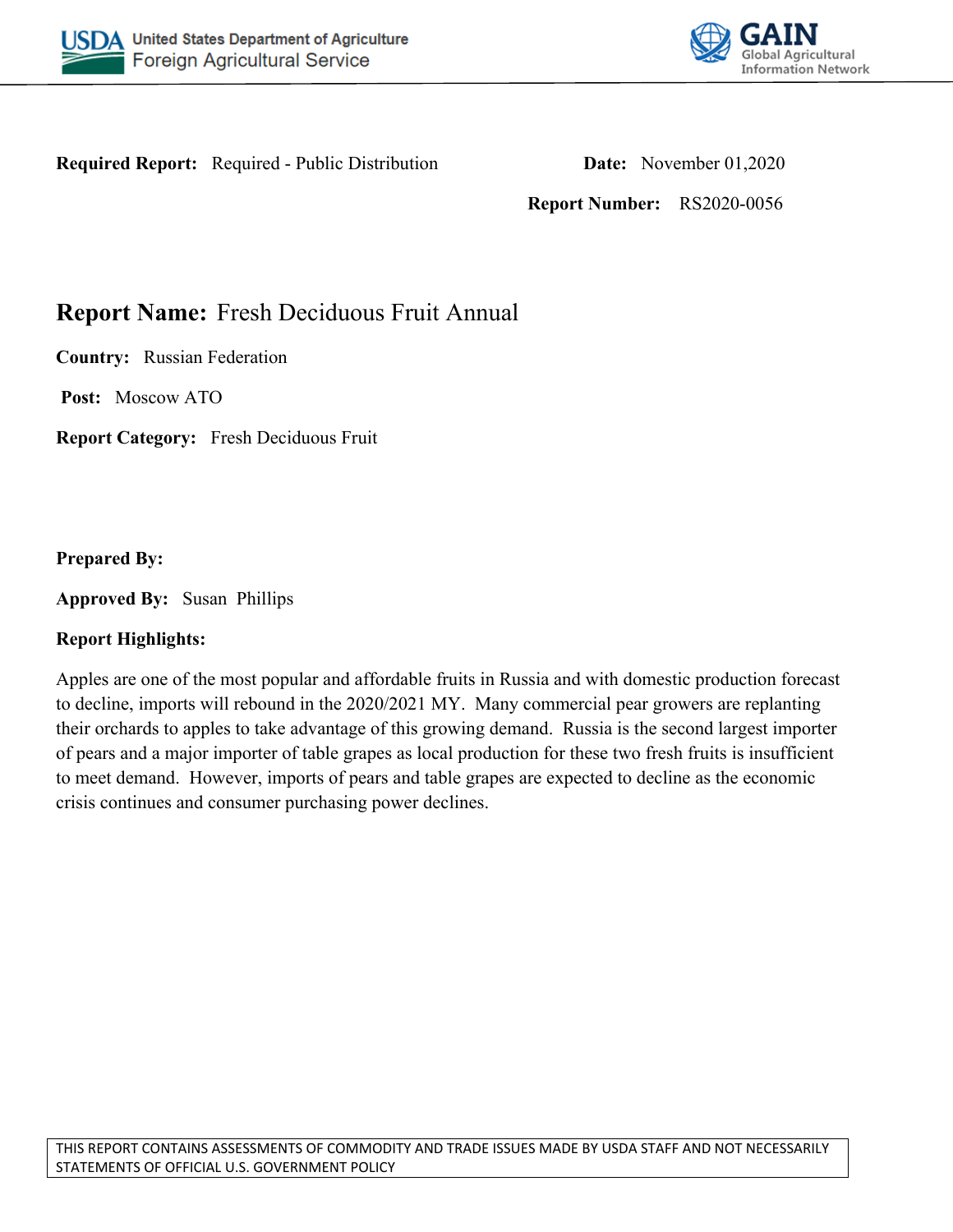## **NOTE: Since June 2014, Crimean data are officially incorporated into Russian national statistics (ROSSTAT). However, unless explicitly stated, USDA production and trade estimates do not include data from Crimea.**

## **General information**

Since 2014, Russia's countersanctions have banned fresh apple imports from Europe and the United States. This coupled with extensive support from the Government of Russia (GOR) for the care and planting of new orchards has propelled investment in horticulture in recent years. In 2019, the GOR financed a 311 billion Ruble (US\$ 4.2 billion)<sup>1</sup> support program for Russian agriculture. Within this framework, horticultural agribusinesses have had access to subsidies for new orchards, including reimbursement for capital investment up to 20 percent of expenses for the construction of storage facilities and the establishment seed breeding centers, preferential shot-term credit for fuel, plant protection inputs and other operational needs, and preferential investment loans for construction and modernization of cold storage facilities.

Despite all this, several factors continue to constrain the development of Russia's horticultural sector. First and foremost, Russia's horticultural industry still lacks productive plant material. The Ministry of Agriculture estimates that in 2018 Russia produced around 24 million plants (including 15 million seed fruit plants). At the same time, Russia imported 25 million plants in 2018 and 21 million plants during the first six months of 2019. Russia has an official registry of more than 3,722 fruit and berry varieties, of which more than 92 percent of these are of Russian origin (according to the latest available data). However, very few nursery farms cultivate planting material for commercial orchards, and as a result, the quality of the planting material in Russia remains inadequate in terms of yields, winter resistance, and drought and disease tolerance.

As the Ruble continues to weaken, Russian horticultural producers continue to face very high costs for importing planting stock, and other related items for cultivation, such as crop protection agents, technology and equipment. A lack of qualified agronomists is another factor holding back the industry.

The current Russian trend of eating healthy has led to greater fruit consumption. Because of the COVID-19 outbreak, more people are paying attention to their health and eating pattens are increasingly favoring natural, healthier foods. According to analysts, the demand for vegetables and fruits increased during the COVID-19 pandemic. At the same time, the consumption of fruit is closely connected with household income and market prices. Russian disposable income has been declining since 2014, although there was some growth in 2018 and 2019, it is expected to drop again. In 2020, the decline in disposable income is forecast at 3 percent, according to the Ministry of Economic Development.

<sup>1</sup> Exchange rate 75 Rubles per 1 USD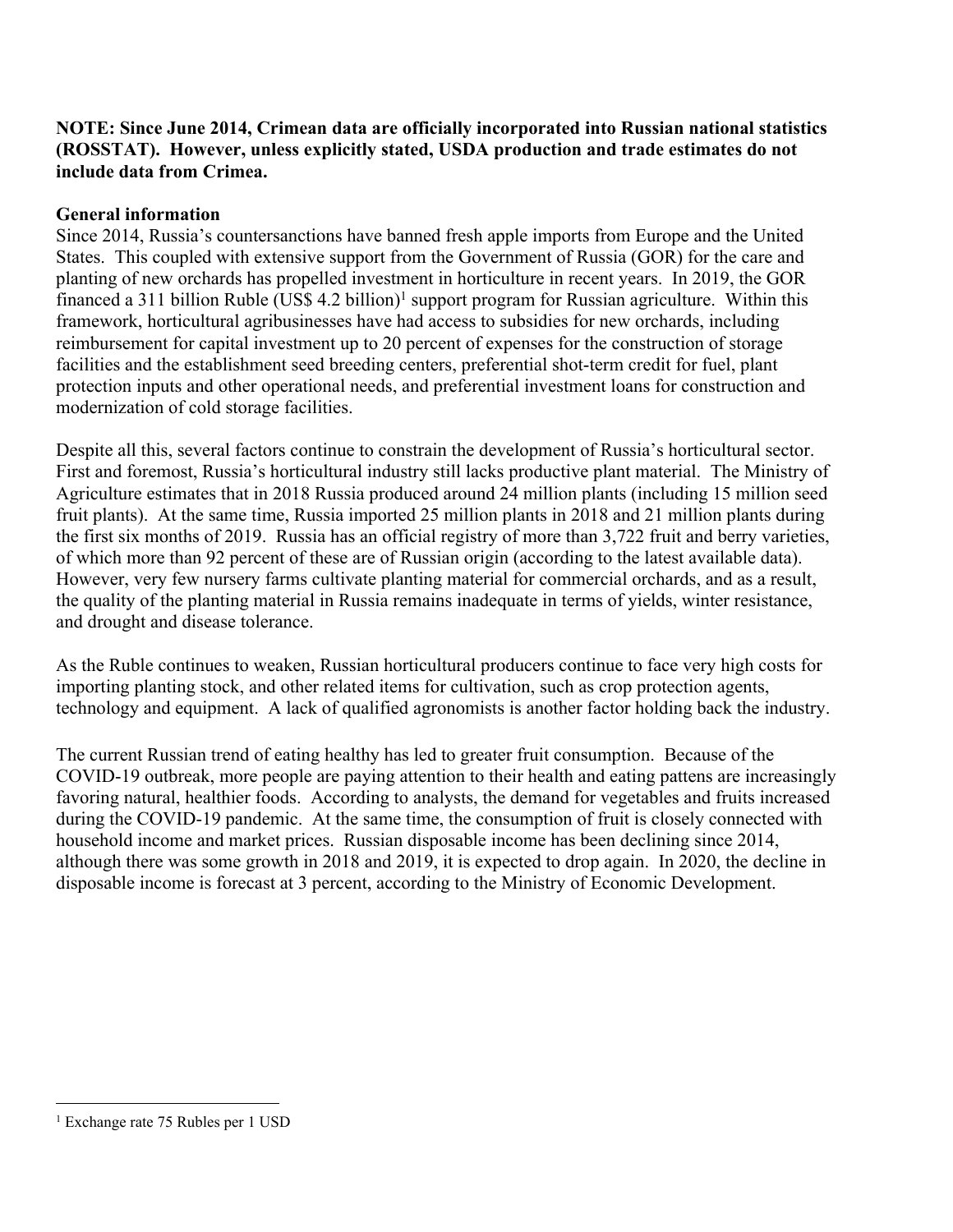## **Apples**

| Apples, Fresh                | 2018/2019                      |                 | 2019/2020                      |                 | 2020/2021                      |                 |
|------------------------------|--------------------------------|-----------------|--------------------------------|-----------------|--------------------------------|-----------------|
| <b>Market Begin Year</b>     | <b>Jul 2018</b>                |                 | <b>Jul 2019</b>                |                 | <b>Jul 2020</b>                |                 |
| Russia                       | <b>USDA</b><br><b>Official</b> | <b>New Post</b> | <b>USDA</b><br><b>Official</b> | <b>New Post</b> | <b>USDA</b><br><b>Official</b> | <b>New Post</b> |
| Area Planted                 | 190784                         | 190784          | 192700                         | 193790          |                                | 197600          |
| Area Harvested               | 131628                         | 131628          | 134260                         | 131900          |                                | 134500          |
| <b>Bearing Trees</b>         |                                |                 |                                |                 |                                |                 |
| <b>Non-Bearing Trees</b>     |                                |                 |                                |                 |                                |                 |
| <b>Total Trees</b>           |                                |                 |                                |                 |                                |                 |
| <b>Commercial Production</b> | 996080                         | 996080          | 1095600                        | 1088600         |                                | 910000          |
| <b>Non-Comm. Production</b>  | 614910                         | 614910          | 618000                         | 690000          |                                | 630000          |
| Production                   | 1610990                        | 1610990         | 1713600                        | 1778600         |                                | 1540000         |
| Imports                      | 793200                         | 789228          | 645000                         | 750572          |                                | 810600          |
| <b>Total Supply</b>          | 2404190                        | 2400218         | 2358600                        | 2529172         |                                | 2350600         |
| Dom. Consumption             | 2321590                        | 2319452         | 2276400                        | 2442836         |                                | 2273660         |
| <b>Exports</b>               | 13600                          | 12766           | 15000                          | 16836           |                                | 13000           |
| Withdrawal from Market       | 69000                          | 68000           | 67200                          | 69500           |                                | 63940           |
| <b>Total Distribution</b>    | 2404190                        | 2400218         | 2358600                        | 2529172         |                                | 2350600         |
| (HA), (1000 TREES), (MT)     |                                |                 |                                |                 |                                |                 |

Table 1. Russian Federation Apples: Production, Supply and Distribution

## **Production**

Russia continues to add apple orchards, but there is a lag in the yields. In MY 2019/2020, the area planted for apple cultivation in Russia was 193,790 hectares, an increase of 1.6 percent from the previous year; however, the area harvested remained relatively the same as the previous year. In MY 2020/2021, Post expects these new commercial orchards will produce more fruit. According to Rosstat (the Russian Statistical Service), which only provides aggregated statistics for apples, pears and quinces, the total aggregated area planted for these three products was 226,920 hectares with production reaching 2.1 million metric tons in 2019. Based on these official figures and information from the 2016 All-Russia Census of Agriculture data, post estimated that the apple area planted represented approximately 85 percent of the total aggregated area planted.

In MY 2020/2021, planted area under apple cultivation is forecast to increase by two percent, to 197,600 hectares. Russian apple growers continue to invest in uprooting old orchards and planting new ones. From 2013 to 2019, according to the Russian Ministry of Agriculture, 96,800 hectares of new orchards and berry fields were planted, including 18,200 hectares in 2019. Up to 70 percent of the new plantings are in highly intensive, commercial orchards aimed at maximizing fruit production, usually through the use of seed and stone fruit crops with early fruiting. It is anticipated that new orchards will be planted at a comparable level to last year.

The major varieties planted in commercial orchards differs from region to region. Up to 74 percent of apple orchards in the Northern Caucuses Federal District and 60 percent in the Southern Federal District are planting international varieties, such as Golden Delicious, Florina, Idared, and Gala. Russian apple varieties dominate in the central areas of Russia and cover up to 62 percent of the planted area in the Central Federal District and 83 percent in Volga Federal District. The most popular domestic varieties included Bogatyr, Berkutovskoye, Severniy Sinap, and Zhigulevskoye.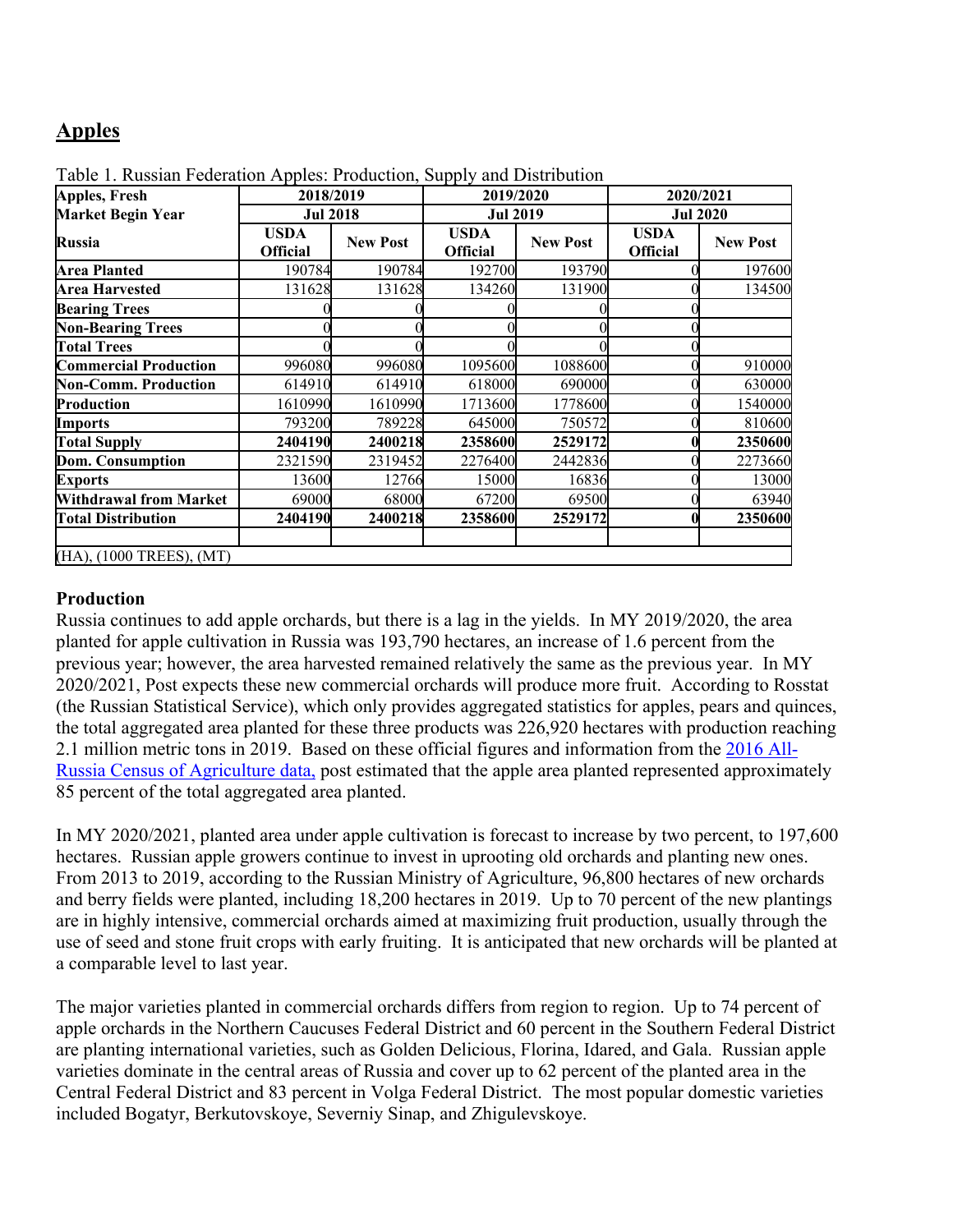Yields in commercial orchards continue to improve due to the stable introduction of new intensive orchards. Average yields in commercial orchards increased from 10.8 MT per hectare in 2013 to 17 MT per hectare in 2019. Despite the drop in current season's harvest, the industry continues to invest in new orchards, introducing advanced technologies in crop protection, storage and packing facilities.

The production of fruits and berries in agricultural enterprises and peasant farms (both of which produce marketable products for domestic consumption) is relatively stable, although in MY 2020/2021, commercial apple production is projected to decline by 15 percent to 910,000 MT due to early-spring frosts as well as hail in the Southern and North Caucasian Federal District, where 75 percent of the Russian commercial seed fruit crop grow. Apple crops in other areas have not suffered significantly though the apples are expected to be smaller in size. Non-commercial production, grown for personal consumption, is projected to decline by eight percent in the current season. Production from private orchards spread throughout the Russian territory is expected to decline next year after an excess of fruit in the 2019 season due to the trees needing to rest.

#### **Consumption**

With a population of 145 million people, Russia is one of the largest apple markets in the European subcontinent. According to Russian Statistics (Rosstat), Russia's average annual fresh fruit consumption per person increased by one percent to 44.9 kg per person in 2019. Consumption of processed and frozen fruits increased by three percent to reach 2.6 kg per person. However, imported fruit has also become more expensive as the Ruble has weakened (from 63.9 Rubles per U.S. Dollar in February 2020 to 75.12 Rubles per U.S. Dollar in September 2020). This has had a negative effect on the consumption of imported fruit.

During this economic crisis, the share of people who purchased less expensive brands is expected to increase from 33 percent in 2019 to 38 percent in 2021, and the share of people buying during discounts and promotions has risen from 17 percent in 2019 to 23 percent in 2021, according to Romir research<sup>2</sup>. Given this situation, fruit consumption will most likely become stagnant and consumers are likely to shift to more affordable fruits.

Apples are one of the top three most popular fruits in Russia, representing approximately 20 percent of the total fruit market. Average retail prices for apples increased by almost 30 percent this past year due to reduced supply caused by lower domestic production. Still, apples remain one of the most affordable fruits. Buyers will economize, but they are likely to keep apples in their basket, substituting imported with domestic varieties. As a result of these factors, in 2020/2021, domestic apple consumption, both fresh (80 percent) and for processing (20 percent) is forecast to decline to 2.3 million metric tons.

<sup>&</sup>lt;sup>2</sup> [Romir](about:blank) – research holding, exclusive representative of the Gallup International Association and GlobalINR in Russia and CIS counties. Data from Romir Panel, MAT'may'2020 vs MAT'may'2019, Russia 10 thousand + data.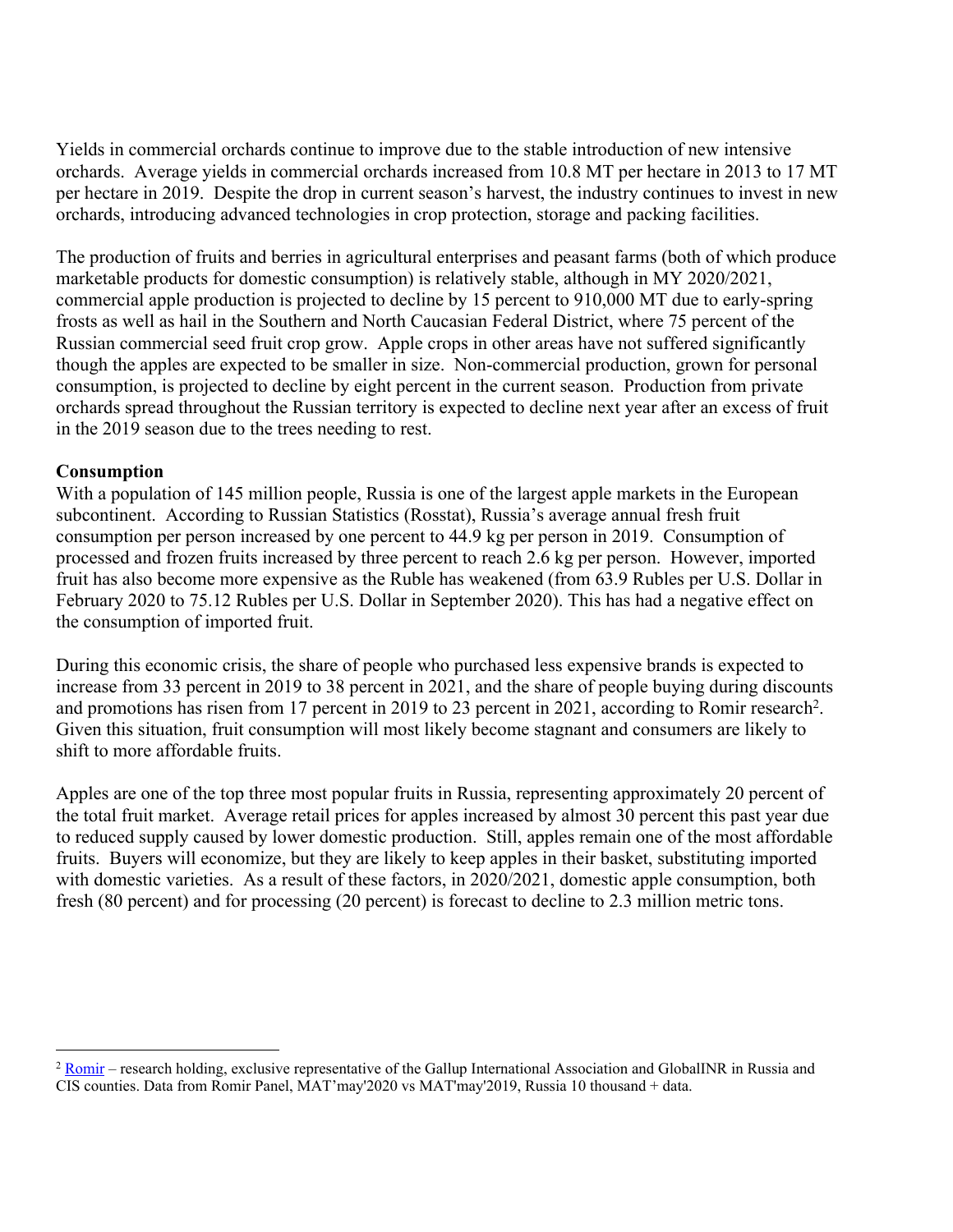#### **Imports**

Despite the maturing of domestic commercial apple production, Russia remains the largest apple importer in the world in volume terms. In MY 2019/2020, Russian imports totaled 750,572 MT, five percent less than compared with the previous season. Imports by value grew by 15 percent due to the price increases for imported apples from major suppliers. In 2019/2020, three main suppliers of apples to Russia: Moldova (31 percent of imports), Serbia (19.6 percent), and Azerbaijan (9.6 percent), accounted for over 60 percent of Russian imports.

In MY 2020/2021 Russian apple imports are forecast to increase by eight percent due to the significant decline in domestic production. In the period from July to August 2020, imports already have increased by more than 20 percent, and this trend is expected to continue in the off season, as local production is less available during the winter and spring season.

Table 2. Russia Imports of Apples in MM T, MY 2017/2018 – MY2019/2020

|                      | <b>MY</b><br>2017/2018 | <b>MY</b><br>2018/2019 | <b>MY</b><br>2019/2020 | Change<br>from 2018/19<br>to 2019/20 | % of Total<br>Imports in<br>MY 2019/20 |
|----------------------|------------------------|------------------------|------------------------|--------------------------------------|----------------------------------------|
| <b>United States</b> | $\bf{0}$               | $\bf{0}$               | $\bf{0}$               |                                      |                                        |
| Moldova              | 260,426                | 295,885                | 231,711                | $-21%$                               | 31%                                    |
| Serbia               | 122,970                | 162,420                | 146,805                | $-10%$                               | 19.6%                                  |
| Azerbaijan           | 75,010                 | 95,057                 | 71,995                 | $-24%$                               | 9.6%                                   |
| Turkey               | 47,488                 | 8,032                  | 39,611                 | 393%                                 | 5.3%                                   |
| South Africa         | 17,924                 | 13,084                 | 25,887                 | 97%                                  | 3.4%                                   |
| Chile                | 31,316                 | 21,461                 | 21,846                 | 2%                                   | 2.9%                                   |
| North Macedonia      | 6,544                  | 19,049                 | 19,669                 | 3%                                   | 2.6%                                   |
| New Zealand          | 7,091                  | 8,198                  | 14,462                 | 76%                                  | 1.9%                                   |
| Argentina            | 17,467                 | 16,116                 | 13,196                 | $-18%$                               | 1.8%                                   |
| Kazakhstan           | 790                    | 4,456                  | 13,009                 | 192%                                 | 1.7%                                   |
| <b>Belarus</b>       | 40,158                 | 63,076                 | 11,877                 | $-81%$                               | 1.6%                                   |
| <b>Brazil</b>        | 9,780                  | 6,178                  | 10,936                 | 77%                                  | 1.4%                                   |
| Bosnia and           |                        |                        |                        |                                      |                                        |
| Herzegovina          | 3,373                  | 9,686                  | 6,604                  | $-31%$                               | 0.9%                                   |
| China                | 152,852                | 52,645                 | 4,667                  | $-91%$                               | 0.6%                                   |
| Uzbekistan           | 657                    | 2,356                  | 4,091                  | 73%                                  | 0.5%                                   |
| Other                | 65,195                 | 15,539                 | 114,206                | 634%                                 | 15.2%                                  |
| World total          | 859,041                | 793,238                | 750,572                | $-5%$                                | 100%                                   |

Source: Trade Data Monitor (TDM) accessed October 2020

The supply of fruits and vegetables from Turkey tends to fluctuate from year to year as they tend to serve markets where demand is higher, and prices are better. In MY 2018/2019, Iraq was the largest importer of fruit and vegetables from Turkey, but in MY 2019/2020 Russia took its place.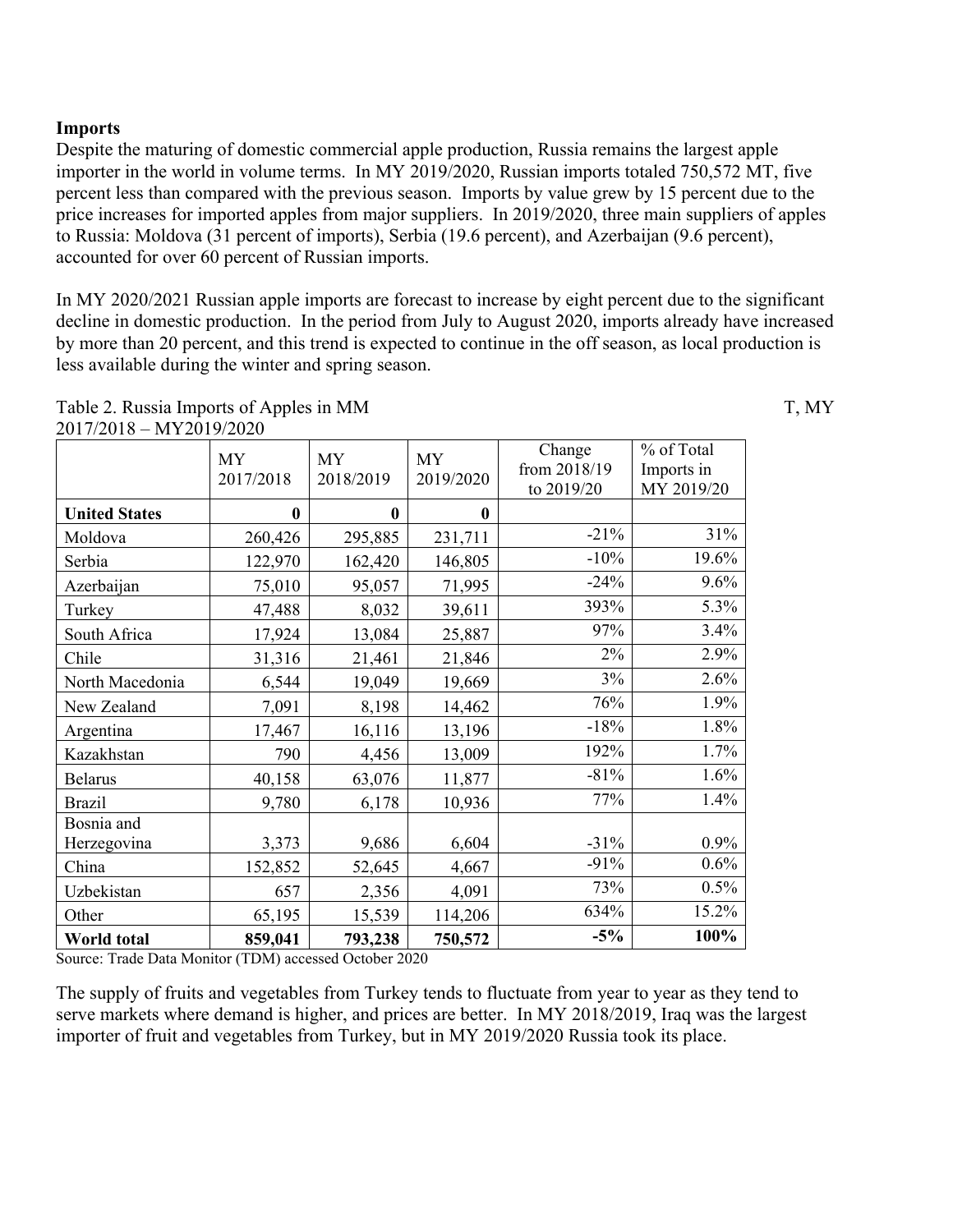## **Pears**

| Pears, Fresh                 | 2018/2019            |                 | 2019/2020                      |                 | 2020/2021               |                 |
|------------------------------|----------------------|-----------------|--------------------------------|-----------------|-------------------------|-----------------|
| <b>Market Begin Year</b>     | <b>Jul 2018</b>      |                 | <b>Jul 2019</b>                |                 | <b>Jul 2019</b>         |                 |
| Russia                       | <b>USDA Official</b> | <b>New Post</b> | <b>USDA</b><br><b>Official</b> | <b>New Post</b> | USDA<br><b>Official</b> | <b>New Post</b> |
| <b>Area Planted</b>          | 30606                | 30606           | 31000                          | 31010           |                         | 31300           |
| Area Harvested               | 23505                | 23505           | 23500                          | 23490           |                         | 23700           |
| <b>Bearing Trees</b>         |                      |                 |                                |                 |                         |                 |
| <b>Non-Bearing Trees</b>     |                      |                 |                                |                 |                         |                 |
| <b>Total Trees</b>           |                      |                 |                                |                 |                         |                 |
| <b>Commercial Production</b> | 16274                | 15274           | 15300                          | 19290           |                         | 16390           |
| <b>Non-Comm. Production</b>  | 227164               | 217164          | 229435                         | 270770          |                         | 230155          |
| Production                   | 243438               | 232438          | 244735                         | 290060          |                         | 246545          |
| Imports                      | 271000               | 257890          | 190000                         | 194065          |                         | 193000          |
| <b>Total Supply</b>          | 514438               | 490328          | 434735                         | 484125          |                         | 439545          |
| Dom. Consumption             | 472038               | 447455          | 389335                         | 436452          |                         | 398615          |
| <b>Exports</b>               |                      | 373             | 400                            | 673             |                         | 430             |
| <b>For Processing</b>        |                      |                 |                                |                 |                         |                 |
| Withdrawal from Market       | 42000                | 42500           | 45000                          | 47000           |                         | 40500           |
| <b>Total Distribution</b>    | 514438               | 490328          | 434735                         | 484125          |                         | 439545          |
| (HA), (1000 TREES), (MT)     |                      |                 |                                |                 |                         |                 |

Table 3. Russian Federation Pears: Production, Supply and Distribution

#### **Production**

The pear season for both commercial and private orchards was good this year; total production grew by 20 percent from last year to 290,060 metric tons, exceeding expectations. In MY 2020/21, plantings of pear trees are expected to remain relatively stable with a slight increase of one percent to 31,300 hectares. Over 94 percent of all pears in Russia are cultivated by households for family consumption, and therefore do not formally enter commercial channels.

Private orchards are expected to reduce their production next year as the trees will need to rest after such a highly productive year. It is expected that production will decline to 230,155 metric tons, an 18 percent drop from this year. Commercial production is projected to decline by 15 percent mainly due to weather damage. Currently, Abate Fetel, Williams and Conference pear varieties are the most popular varieties to plant in the warmer southern areas. Local pear varieties such as Kyure, and Lesnaya Krasavitsa are more resistant to frost but they are also generally considered to be less flavorful.

Most commercial fruit growers are gravitating toward apple cultivation. According to industry sources, pear susceptibility to frost, as well as a high risk of bacteriosis, has discouraged continued investment in pear production. There is also the problem of storage. Pears are difficult to store and there are no storage facilities for pears in Russia. In contrast, non-commercial gardeners, seeing that the cost of pears is higher than apples, are showing an interest in planting them, according to Fruit and Vegetable Union. These growers are looking for frost resistant and productive varieties for cultivating. As a result, the cultivation of pears may moderately grow in Russia in the future.

### **Consumption**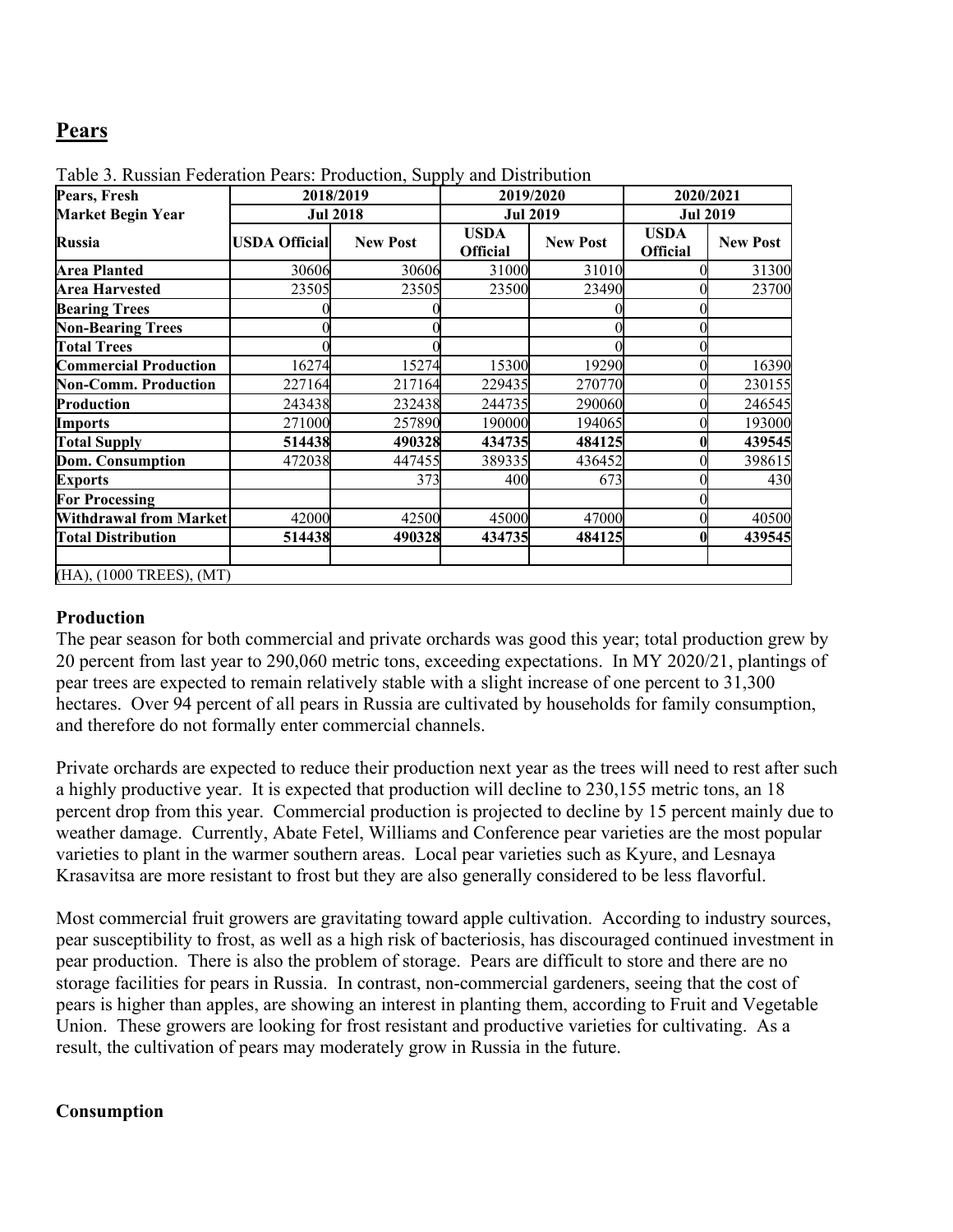Pears remain a very popular and desirable fruit (along with apples, citrus, and bananas), however, consumption is declining. Pears are becoming relatively more expensive which is having a dampening effect on consumption. In MY 2019/20, fresh pear consumption fell three percent and in MY 2020/21, it is forecast to fall an additional nine percent to 400,615 MT. The consumption of pears is generally very sensitive to income and price changes. According to industry experts, consumers are expected to substitute apples over pears as they are more affordable.

For Russians, the ideal pear is usually described as juicy, crispy, sweet, and not overripe. Russian consumers typically eat pears whole or sometimes as an ingredient in fruit salads. Consumers are very aware of pear varieties such as Conference, Williams, and Red Bartlett, but they generally do not pay much attention to specific countries of origin. Pears are not particularly associated with a specific season in Russia, and people normally buy them year-round. Consumers tend to buy pears in supermarkets, but occasionally they also make purchases at fruit kiosks and open-air markets especially during the season, when some local pears are available.

|                           | <b>MY</b><br>2017/2018 | <b>MY</b><br>2018/2019 | <b>MY</b><br>2019/2020 | Change MY<br>2019/20 to<br>2018/2019 | % of Total Imports<br>in MY 2019/20 |
|---------------------------|------------------------|------------------------|------------------------|--------------------------------------|-------------------------------------|
| <b>United States</b>      | $\theta$               | $\theta$               | $\theta$               |                                      |                                     |
| Argentina                 | 83,052                 | 78,292                 | 87,087                 | 11%                                  | 45%                                 |
| South Africa              | 32,113                 | 34,818                 | 39,733                 | 14%                                  | 20.5%                               |
| Turkey                    | 15,917                 | 11,154                 | 21,661                 | 94%                                  | 11.2%                               |
| <b>Belarus</b>            | 71,468                 | 67,921                 | 17,468                 | $-74%$                               | 9%                                  |
| Chile                     | 16,977                 | 20,662                 | 13,243                 | $-36%$                               | 7%                                  |
| Bosnia and<br>Herzegovina | 7,784                  | 8,329                  | 6,339                  | $-24\%$                              | $3.2\%$                             |
| Serbia                    | 5,720                  | 6,341                  | 3,948                  | $-37%$                               | 2%                                  |
| China                     | 46,140                 | 27,182                 | 2,407                  | $-91%$                               | $1\%$                               |
| Azerbaijan                | 1,451                  | 1,580                  | 1,393                  | $-12%$                               | 0.7%                                |
| Other                     | 4,363                  | 4,646                  | 786                    | $-86%$                               | 0.4%                                |
| Total                     | 284,985                | 260,925                | 194,065                | $-25%$                               | 100%                                |

Table 4. Russia Imports of Pears in MT, MY 2017/2018 – MY2019/2020

Source: Trade Data Monitor (TDM) accessed October 2020

#### **Trade**

As most locally grown pears (94 percent) are used for personal consumption, Russian retailers rely heavily on imports to meet domestic demand. Russia remains the second largest importer of pears in the world, despite the decline for the second year in a row. In MY 2019/2020, pear imports dropped by 25 percent in volume to 194,064 MT and seven percent in value due to higher prices for imported pears, resulting in lower demand. After the 2014 ban restricting imports of fruit from the European Union, Russia began to import pears from Southern Hemisphere countries, which supplied pears from February to September. In MY 2019/2020, exports from Argentina and South Africa increased and accounted for two-thirds of the overall imports to the Russian Federation, while the supply from other origins declined significantly.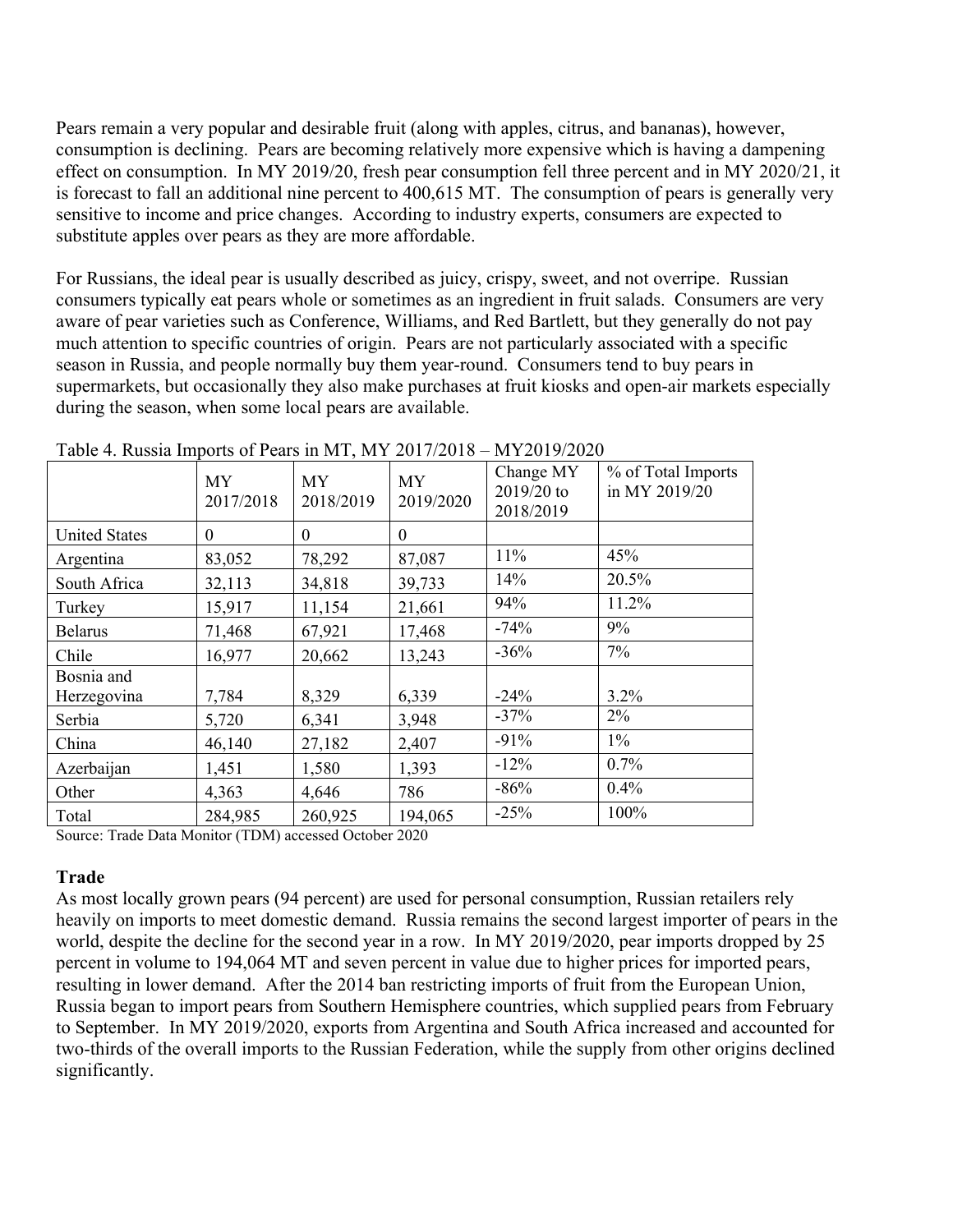In MY 2020/2021, imports of pears are projected to increase slightly to 195,000 MT due to lower priced product from Argentina and Turkey. For the first two months of the 2020/2021 marketing year, imports were up by 20 percent compared to last year due.

## **Table Grapes:**

| <b>Grapes, Fresh Table</b>   | 2018/2019                      |                                     | 2019/2020                      |                 | 2020/2021<br><b>Jun 2019</b>   |                 |
|------------------------------|--------------------------------|-------------------------------------|--------------------------------|-----------------|--------------------------------|-----------------|
| <b>Market Begin Year</b>     |                                | <b>Jun 2018</b><br><b>June 2019</b> |                                |                 |                                |                 |
| Russia                       | <b>USDA</b><br><b>Official</b> | <b>New Post</b>                     | <b>USDA</b><br><b>Official</b> | <b>New Post</b> | <b>USDA</b><br><b>Official</b> | <b>New Post</b> |
| <b>Area Planted</b>          | 4100                           | 4100                                | 4100                           | 4100            |                                | 41050           |
| <b>Area Harvested</b>        | 3100                           | 3100                                | 3100                           | 3100            |                                | 3200            |
| <b>Commercial Production</b> | 20940                          | 20940                               | 20900                          | 23800           |                                |                 |
| <b>Non-Comm. Production</b>  |                                |                                     |                                |                 |                                |                 |
| Production                   | 20940                          | 20940                               | 20900                          | 23800           |                                | 22600           |
| <b>Imports</b>               | 290000                         | 289617                              | 275000                         | 287622          |                                | 280000          |
| <b>Total Supply</b>          | 310940                         | 310557                              | 295900                         | 311422          |                                | 302600          |
| Dom. Consumption             | 309840                         | 307000                              | 294500                         | 307347          |                                | 298700          |
| <b>Exports</b>               | 1000                           | 1140                                | 1400                           | 1575            |                                | 1600            |
| Withdrawal from Market       |                                | 2417                                |                                | 2500            |                                | 2300            |
| <b>Total Distribution</b>    | 310940                         | 310557                              | 295900                         | 311422          |                                | 302600          |
| (HA), (MT)                   |                                |                                     |                                |                 |                                |                 |

Table 5. Russian Federation Grapes: Production, Supply and Distribution

Rosstat data for table grapes only estimate table grape production in large scale agricultural enterprises. No data are available for the non-commercial household and farm level production.

In MY 2020/21, the total planted area is projected to grow moderately to 41,050. Growers are investing in wine grape varieties, not expanding table grape cultivation. The GOR is also providing support to Russian winemakers who use locally grown grapes. Table grapes cultivation is concentrated in the Southern Federal District and Caucasian Federal District. In the South, competition for suitable land tends to favor wine production as many growers see better opportunities in the wine sector.

In MY 2020/2021, commercial table grape production is expected to decline by 5 percent due to the soil draught in spring in some regions in the South of Russia. The "Moldova" black grape variety, typically harvested in mid-September, accounts for almost 70 percent of Russia's commercial table grape crop. The other main grape variety is the white "Plevan," which is typically harvested in mid-August.

## **Consumption**

Grapes are also very popular in Russia, however, table grape consumption is declining as consumers purchasing power is down and many consumers are shifting to less expensive fruit, such as apples, citrus and bananas. In MY 2020/2021, consumption will most likely decline by three percent due to the continuing decline in the purchasing capacity of Russian consumers. September to November are generally the peak months for table grapes. It is during this time when affordable local supplies and imports from Moldova and Uzbekistan dominate the market. Grapes remain one of the major products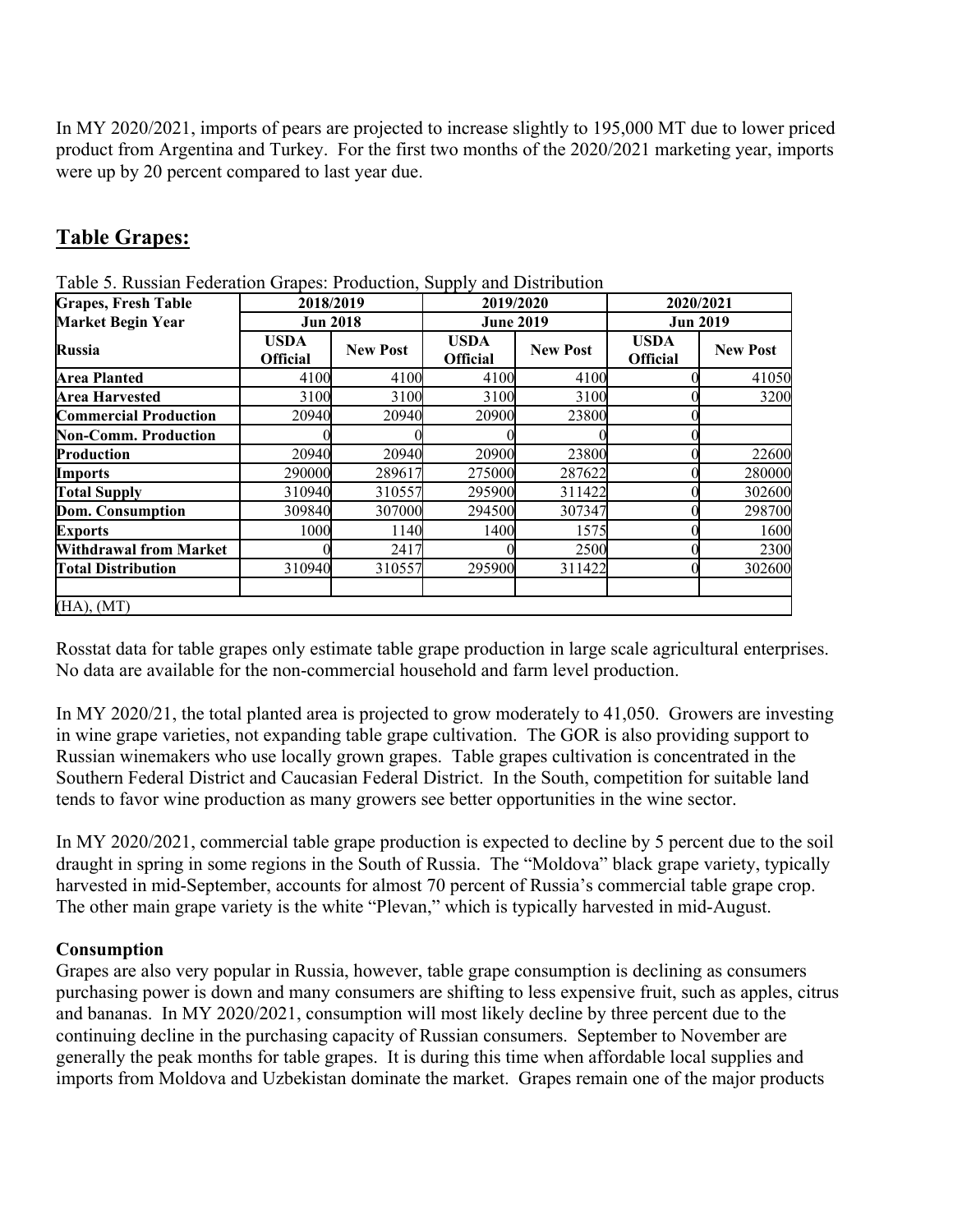Russian consumers buy for special occasions all year long when they are looking for presentable and quality products as gifts.

## **Trade**

Local production of table grapes covers only seven percent of domestic demand and most are sold through the retail sector. Russia is one of the world's leading importers of table grapes. In MY 2020/21, Russian imports of table grapes is projected to decline slightly to 280,000 MT due to the continuing decline in Russian consumer purchasing power. In the June-August 2020 period, Russia imported 70,070 metric tons of table grapes for \$80.6 million, up 20 percent from the same period last year, which was a record. Supply from countries, such as Turkey, Uzbekistan, Egypt, which sell more affordable product, is going up. Although off-season people continue to buy table grapes for events and special occasions from the South Hemisphere countries.

|                      |                  |              |           | Change       | % Total    |
|----------------------|------------------|--------------|-----------|--------------|------------|
|                      | <b>MY</b>        | <b>MY</b>    | MY        | MY 2019/2020 | Imports in |
|                      | 2017/2018        | 2018/2019    | 2019/2020 | to           | MY         |
|                      |                  |              |           | MY 2018/2019 | 2019/2020  |
| <b>United States</b> | $\boldsymbol{0}$ | $\mathbf{0}$ | $\bf{0}$  |              |            |
| Turkey               | 163,105          | 87,883       | 101,672   | 15.7         | 35.4       |
| Moldova              | 53,950           | 35,542       | 41,442    | 16.6         | 14.4       |
| Uzbekistan           | 38,057           | 49,024       | 31,980    | $-34.8$      | 11.1       |
| India                | 27,793           | 31,996       | 23,255    | $-27.3$      | 8.1        |
| Egypt                | 17,594           | 9,690        | 15,194    | 56.8         | 5.3        |
| Kazakhstan           | 22,175           | 8,872        | 12,612    | 42.2         | 4.4        |
| Chile                | 17,670           | 12,033       | 12,424    | 3.3          | 4.3        |
| Peru                 | 9,157            | 10,746       | 10,208    | $-5$         | 3.6        |
| China                | 9,529            | 6,962        | 8,848     | 27.1         | 3.1        |
| South Africa         | 6,995            | 4,618        | 6,446     | 39.6         | 2.2        |
| Other                | 21,127           | 32,617       | 23,541    | $-27.8$      | 8.1        |
| <b>Total</b>         | 387,152          | 289,983      | 287,622   | $-0,81$      | 100        |

Table 6. Russia Imports of Grapes in MT, MY 2017/2018 – MY 2019/2020

Source: Trade Data Monitor (TDM) accessed October 2020

### **Regulatory environment**

Apples, pears and grapes exported to the Russian Federation require a phytosanitary certificate subject to control at the border. Russia belongs to the Eurasian Economic Union (EAEU) which has an integrated single market of 180 million people and encourages the free movement of goods and services. The EAEU has common phytosanitary rules and standards.

In late 2016, the EAEU adopted three key documents to unify their phytosanitary requirements that affects the imports of raw nuts:

- EAEU List of Quarantine Pests
- EAEU Phytosanitary Requirements
- Rules and Norms to Ensure Plant Quarantine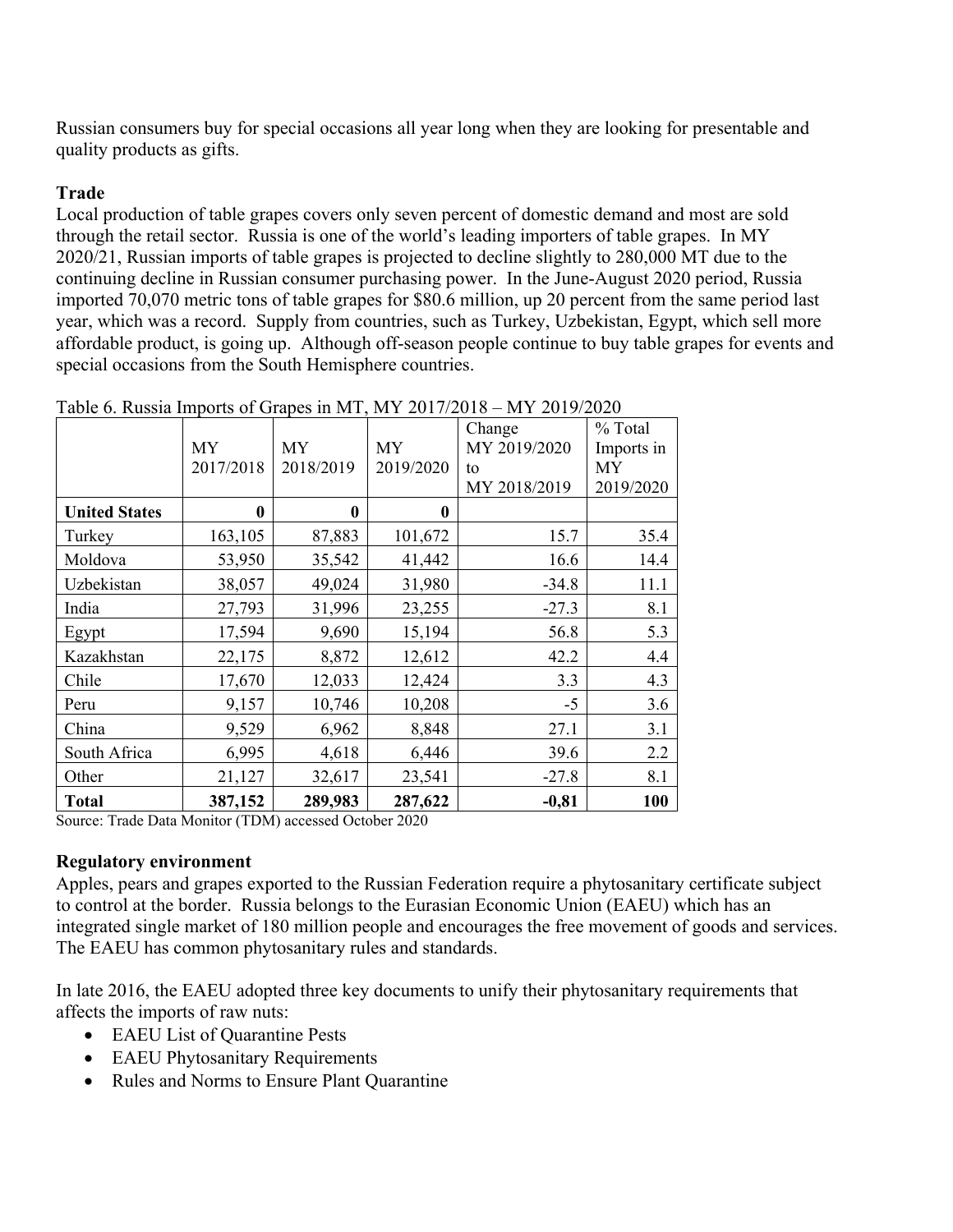For more details on the EAEU phytosanitary requirements, please view the following FAS reports: [EAEU Common List of Pests \(RS2017-3596\),](about:blank) [EAEU Phytosanitary Requirements \(RS 2017-3595\),](about:blank) and [EAEU Common Phytosanitary Rules \(RS2017-3594\)](about:blank)

More information about the general phytosanitary requirements and certificates can be found in [FAIRS](about:blank)  [Country Report, Russian Federation \(RS2020-0048\)](about:blank) and [FAIRS Certificate Report, Russian Federation](about:blank)  [\(RS2020-0049\)](about:blank)**.**

Fruit exported to Russia should also conform with the Russian requirements for minimal residue levels (MRL) stipulated in the Amendments to the Unified Sanitary-Epidemiological and Hygiene Requirements for Commodities Subject to Sanitary Epidemiological Surveillance adopted by the Eurasian Economic Commission on November 10, 2015. MRLs structured by active chemical ingredients for agricultural and food products can be found in the FAS report [Eurasia Economic Union -](about:blank)  [New Pesticide MRLs.](about:blank)

#### **Tariffs**

Agricultural products are subject to customs duties according to the Common Customs Tariff of the Eurasian Economic Union approved by [Resolution No. 54 of the Board of the Eurasian Economic](about:blank)  [Commission dated July 16, 2012.](about:blank)

| Humanization  | Product                                        | Customs duty (in $%$ of      |
|---------------|------------------------------------------------|------------------------------|
| code          |                                                | customs value, either in USD |
|               |                                                | or Euros per kg)             |
| 0806          | Grapes fresh and dried                         |                              |
| 0806 10 100 0 | Table grapes fresh                             | $5\%$                        |
| 0808 10       | Apples                                         |                              |
| 0808 10 100 0 | Apples for cider production, bulk              | $0.6$ Euro per $kg$          |
|               | from September 16 - December 15                |                              |
| 0808 10 800 1 | Apples from January 1 - March 31               | $0.03$ Euro per kg           |
| 0808 10 800 2 | Apples from April 1 - June 30                  | 0.015 Euro per kg            |
| 0808 10 800 3 | Apples from July 1 - July 31                   | $0.03$ Euro per $kg$         |
|               | from 1 of August – November 30                 |                              |
| 0808 10 800 5 | Golden Delicious or Granny Smith               | $0.06$ Euro per $kg$         |
| 0808 10 800 6 | Other                                          | 0.06 Euro per kg             |
|               | From December 1- December 31                   |                              |
| 0808 10 800 7 | Golden Delicious or Granny Smith               | 0.03 Euro per kg             |
| 0808 10 800 8 | Other                                          | $0.03$ Euro per $kg$         |
| 080830        | Pears                                          |                              |
| 0808 30 100 0 | Pears for perry or pear cider production, bulk | $5\%$                        |
|               | from August 1 - December 31                    |                              |
| 0808 30 900 0 | Other                                          | 5%                           |

Table 7. Russia: Harmonized Codes & Tariffs - Customs Union Tariff List